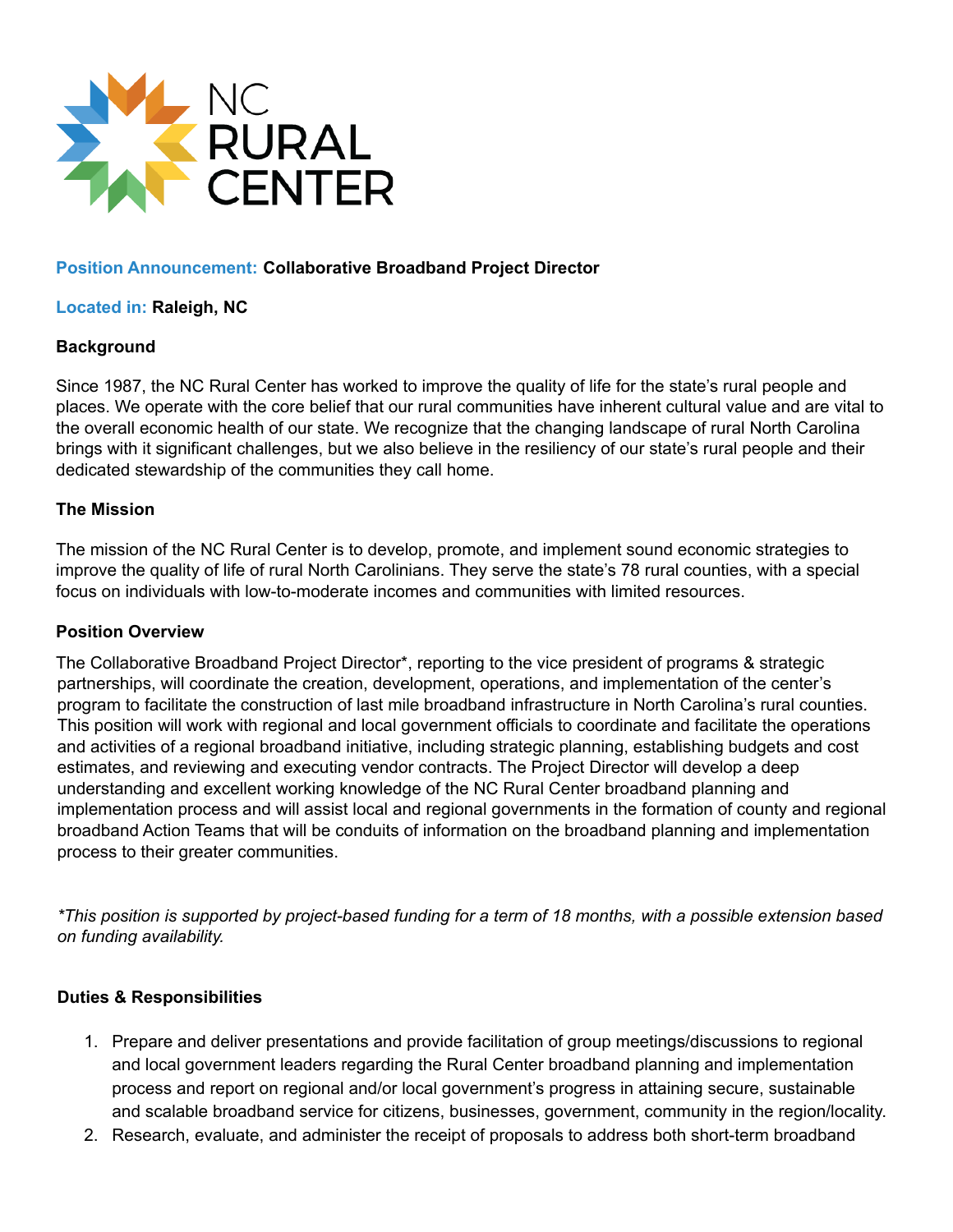gaps and long-term needs of residences, businesses, government and/or community anchor institutions in the region, with the assistance and guidance of local leaders.

- 3. Administer a proposal request process; coordinate bid solicitation and proposal evaluation, and help negotiate and monitor contracts.
- 4. Research, evaluate, and prepare presentations for regional and local government leaders related to federal, state, local and private grant and allocation funding focused on deployment of broadband infrastructure and digital adoption/digital equity programs.
- 5. Recommend and provide a path to implementation of actions regional/local governments can take to promote and encourage equitable, affordable access to broadband services; review broadband regulatory requirements and implement policies and practices to address regulatory requirements imposed at the Federal, State and Local levels; build relationships and coordinate with the development community, local businesses, government partners and regional/local governments.
- 6. Promote a culture of teamwork and communication by working collaboratively and treating coworkers with respect and dignity while maintaining an open mind to diverse voices and ideas.
- 7. Maintain proficiency by attending training and meetings, reading materials, and meeting with others in areas of responsibility.
- 8. Monitor and evaluate program effectiveness and outcomes for continuous improvement.

## **Hiring Requirements & Attributes**

- Knowledge of:
	- applicable local, state and federal laws, rules, and regulations (including applicable FCC regulations);
	- managerial principles, practices and techniques;
	- modern broadband industry practices; including technical, economic and competitive trends in the broadband industry;
	- community engagement principles and practices;
	- computer hardware, software, networking and systems technology principles and design concepts; and methods and techniques of communications technology.
	- Some knowledge of broadband network operations, and service provider business models.
	- Understanding of best practices around service level agreements, accountability measures for broadband service providers and negotiating last mile service agreements required.
- **Education and Experience:** 
	- Bachelor's degree in Business Administration, Computer Science, Information Services or a related field or the equivalent to a four-year university education in Business Administration.
	- Minimum of eight (8) years of experience in complex project management, broadband marketing, sales and operations, implementation, network, and systems management.

**Compensation and Benefits:** This position is supported by project-based funding for a term of 18 months, with a possible extension based on funding availability. The Center's goal is to use this pilot project to spearhead a long-term program at the Rural Center. The NC Rural Center offers excellent benefits and salary commensurate with experience. Benefits include health, vision and dental insurance, retirement contributions, holidays, and paid-time off. The NC Rural Center is an equal opportunity employer.

# **How to apply:**

- Prepare a cover letter and resume, and email them as a Word or PDF document to HR@ncruralcenter.org; the subject line of the email should include your name and the position title.
- Applications will be reviewed on a rolling basis and the position will remain open until filled.